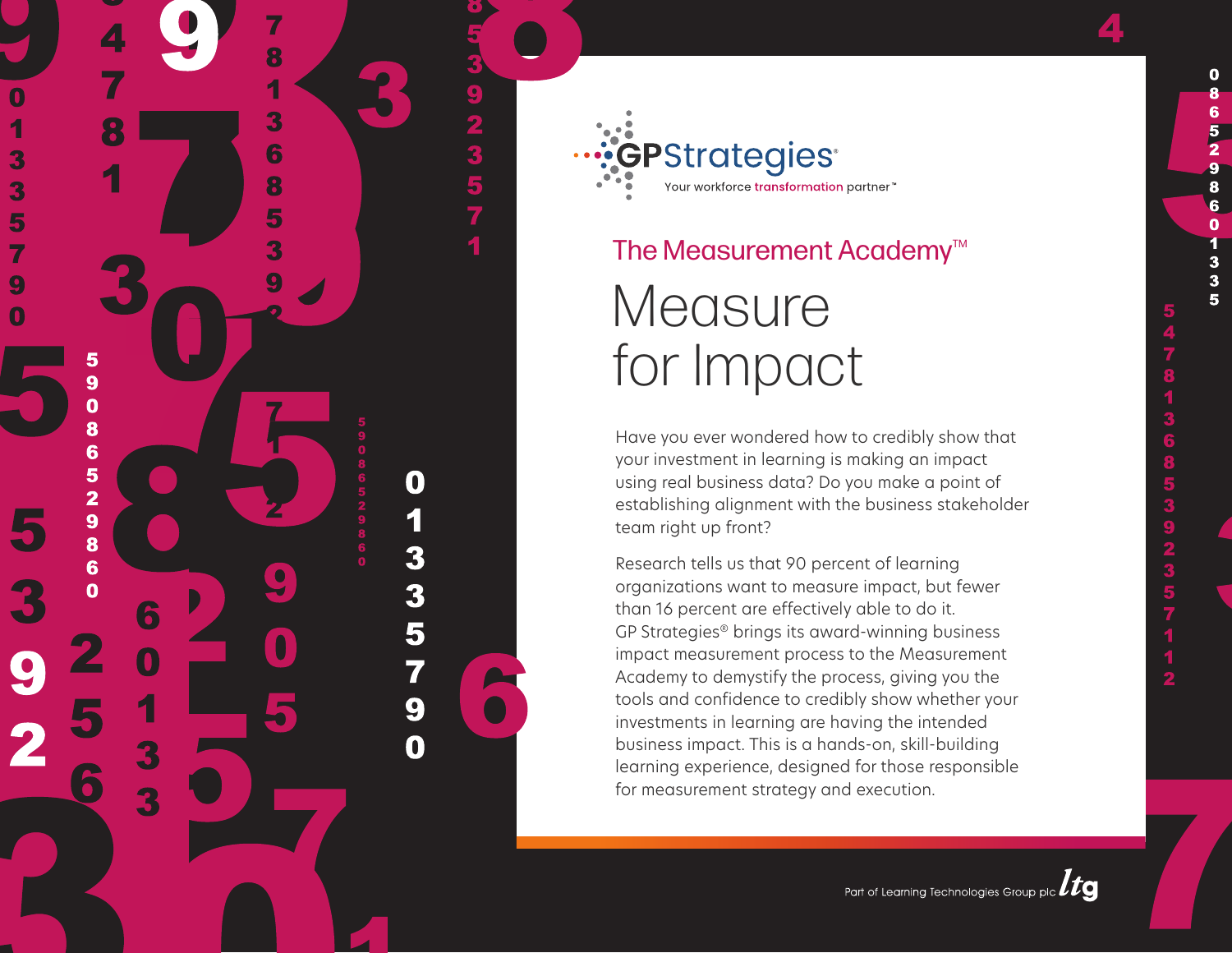## Put a spotlight on the impact and alignment of your learning programs to prove and improve.

Measure for Impact from the Measurement Academy takes you on a four-week learning journey, providing you with a repeatable process you can use to measure the impact of your learning programs and demonstrate the value of L&D investments in your organization.

It begins by establishing alignment with overall business goals to define the investment and learning strategy and then identifying the leading and lagging indicators that illustrate a causal chain of evidence between learning investments and business outcomes.

By the end of your journey, you'll be able to:

- Make causal arguments about the business contribution of learning investments.
- Lead a Measurement Mapping session to conduct business alignment discussions with stakeholders (performance consulting conversation).
- Develop a credible, detailed Measurement Map®.

## Learn from a recognized innovator and thought leader in the field

The Measurement Academy was developed by GP Strategies expert Bonnie Beresford, PhD, creator of the Measurement Map concept and methodology. This learning experience provides you with the concepts, skills, examples, and practice you need to create your own Measurement Map. Along the way, you'll have the ability to engage in live sessions and benefit from the advice and guidance of measurement coaches.



50% of learning organizations lack alignment between learning and business outcomes.

—Brandon Hall, 2020

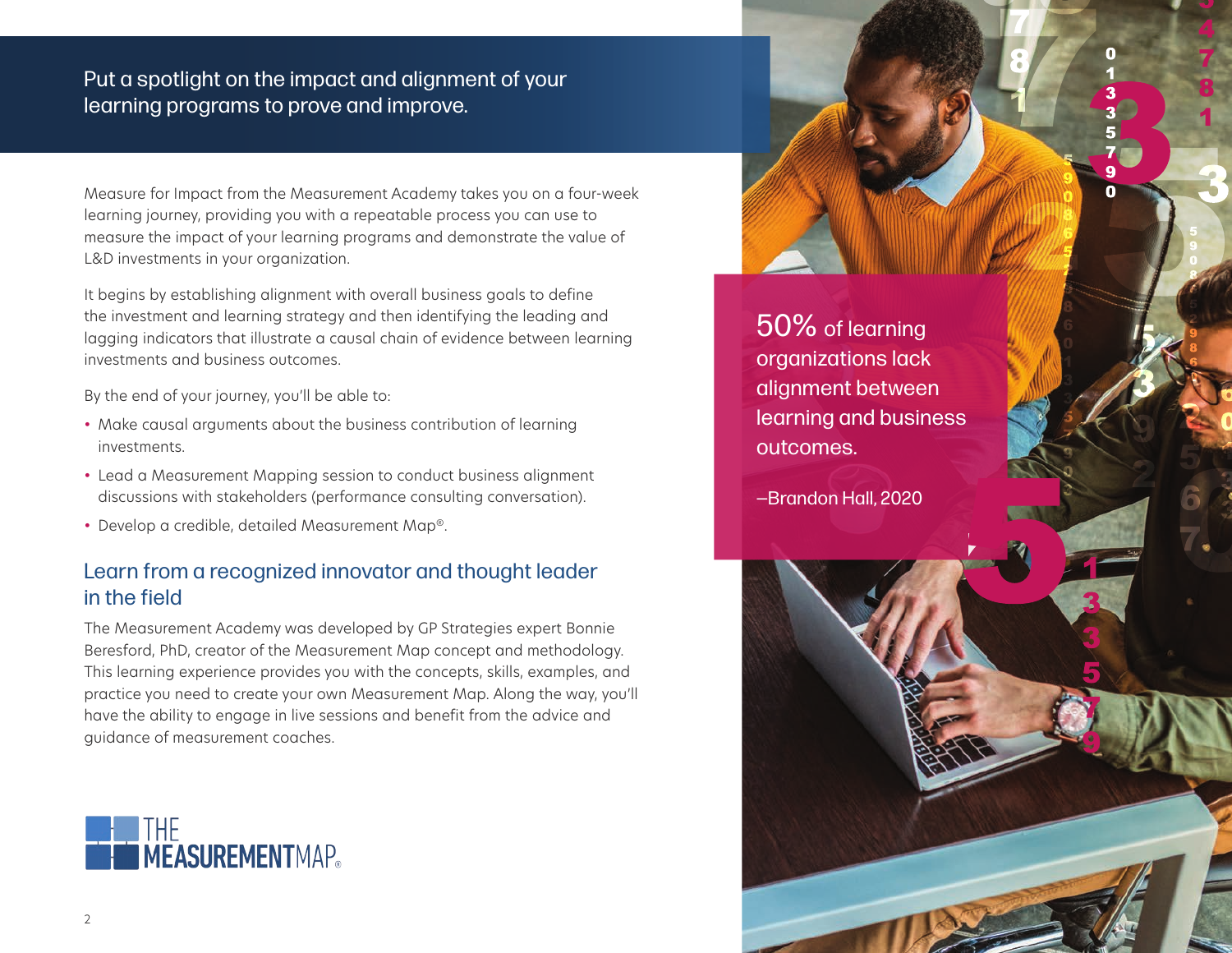Measure for Impact is a high-touch, high-tech blended learning journey comprised of relevant spaced learning, dynamic input, and real-time flexibility, accessible at any time on any device. Compelling content is delivered in multiple modalities, including videos, infographics, industry articles, assessments, case studies, and live sessions with coaches.

# Develop the knowledge and skills of this award-winning process to make the connection between your learning investment and strategic business goals.

You will learn the methodology used by GP Strategies that has earned multiple Chief Learning Officer® (CLO) Learning in Practice Business Impact awards and dozens of Brandon Hall awards. Credibly demonstrating impact has enabled our clients to earn recognition from CLO's Learning Elite and Training Industry's Top 125.

### Measure for Impact is a four-week, comprehensive learning journey:

#### **Business Impact**

Measurement basics, frameworks, and insight into the criteria for a causal argument—setting a firm foundation in measurement that is carried throughout the experience **1 2 3 4 Build a** 

#### **Introduction to Measurement Maps**

Overview of the logic model; how to read and interpret a Measurement Map and how to conduct a Measurement Mapping Stakeholder Meeting

# **Measurement Map**

A full case study with the assets needed to draft a Measurement Map

#### **Refine and Submit Your Map**

> 3 5

> 7

9  $\overline{\mathbf{0}}$ 

5

8 6

3 3

Feedback from measurement coaches and collaboration to practice telling the story of your Measurement Map before submitting it for evaluation